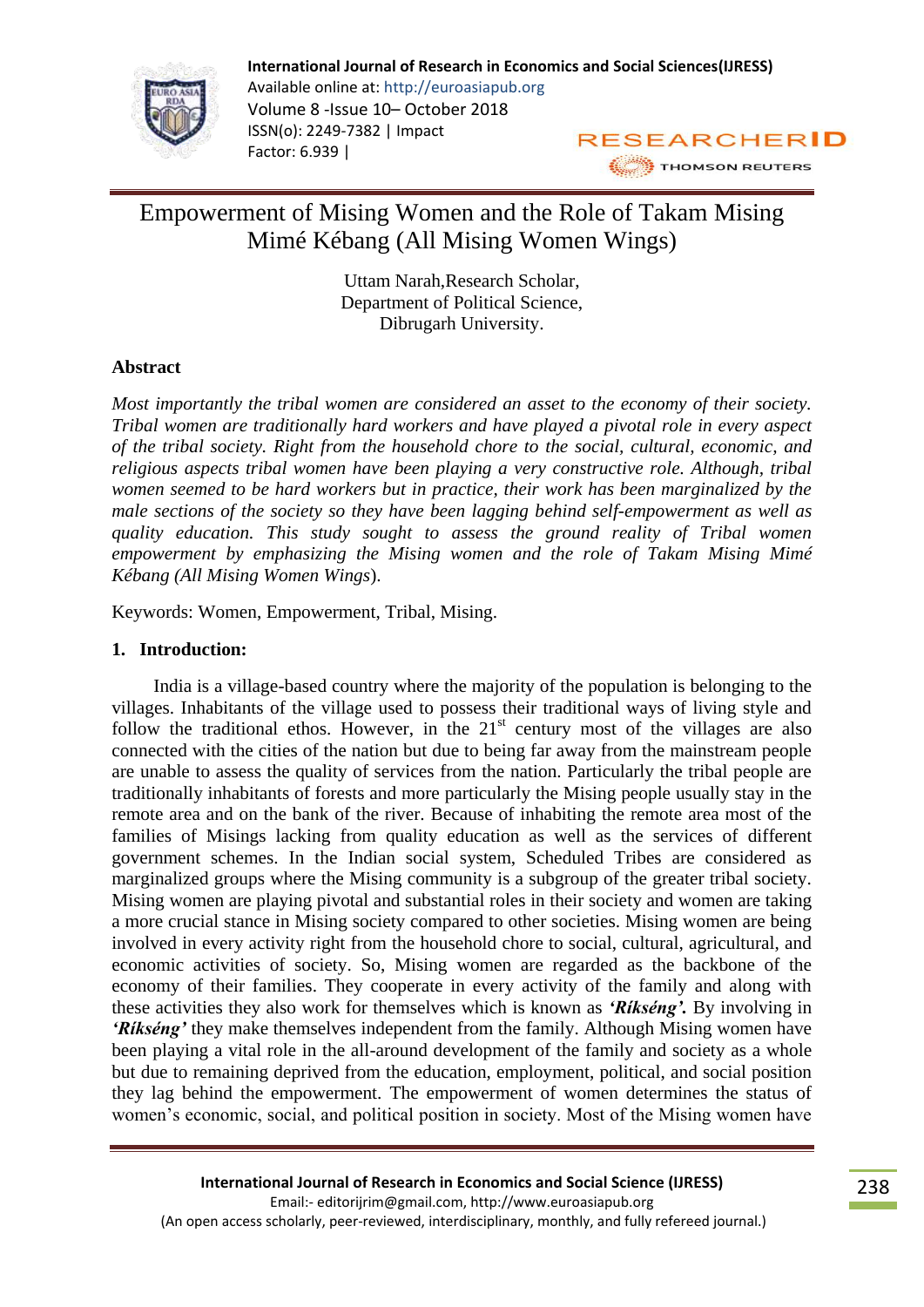

been involved in the private and unorganized sectors and they have less opportunity to involve in public sectors. They also got less education, quality health services, and productive resources. So, over a few years, the Indian government has introduced different policies and schemes that focus on women's social dignity and equality. The government of India aims to ensure ways of earning for women through these schemes and policies. Gender inequality is a major challenge in Indian society so to overcome the issues of gender inequality the government of India come forward to entitle equality at every level of society where empowerment of women and child education can be uplifted. The National Commission for Women is a useful example that was set up by the Act of Parliament in 1990. This commission was set up to safeguard the rights and legal entitlement of women section in India. To promote women in politics the  $73<sup>rd</sup>$  and  $74<sup>th</sup>$  constitutional amendments have been made for the reservation of seats to women in local bodies of Panchayats and Municipalities. Which are empowered women to participate in the decision-making body at the grassroots level of the nation. To bring up the advancement, development, and empowerment of women the government of India also introduces the *National Policy for Empowerment of Women* on  $20<sup>th</sup>$  March 2001. This policy aims to eliminate all forms of discrimination against women and ensure the active participation of women in all spheres of life. Along with these Acts and Policies, the government of India introduced different women empowerment schemes such as *BetiBachaoBetiPadhao Scheme, Working Women Hostel Scheme, Mahila E-Haat Scheme,* and *Mahila Shakti Kendras (MSK),* etc. are being implemented for the safety and empowerment of women sections in India. Though different Acts, Schemes, and Policies have been introduced for the empowerment of women but in practice, Mising women continue to be socio-economic and politically backward. So, this study sought to assess the empowerment of Mising women and the role of TakamMisingMiméKébang by reviewing different works of literature.

# **2. Objectives of the study:**

The objectives of this study are as follows:

- $\triangleright$  To assess the empowerment of Mising women.
- To examine the role of TakamMisingMiméKébang in empowering Mising women.

# **3. Operational Definition of the Terms:**

Operational definitions of the terms are as follows:

- **Empowerment:** Empowerment means the dignity and power to control their own lives. It means improving one's standards of living, self-reliance, self-esteem, and self-confidence.
- **Mising women:** Mising women are a subgroup of the greater tribal women. They seemed to be very experts in every activity but due to less education and inadequate productive resources to improve their status in society, they remained as the deprived and marginalized sections of the society.
- **TakamMisingMiméKébang:** The *TakamMisingMiméKébang* (All Mising Women Wings) is the only women's organization of Misings. The organization aims to fight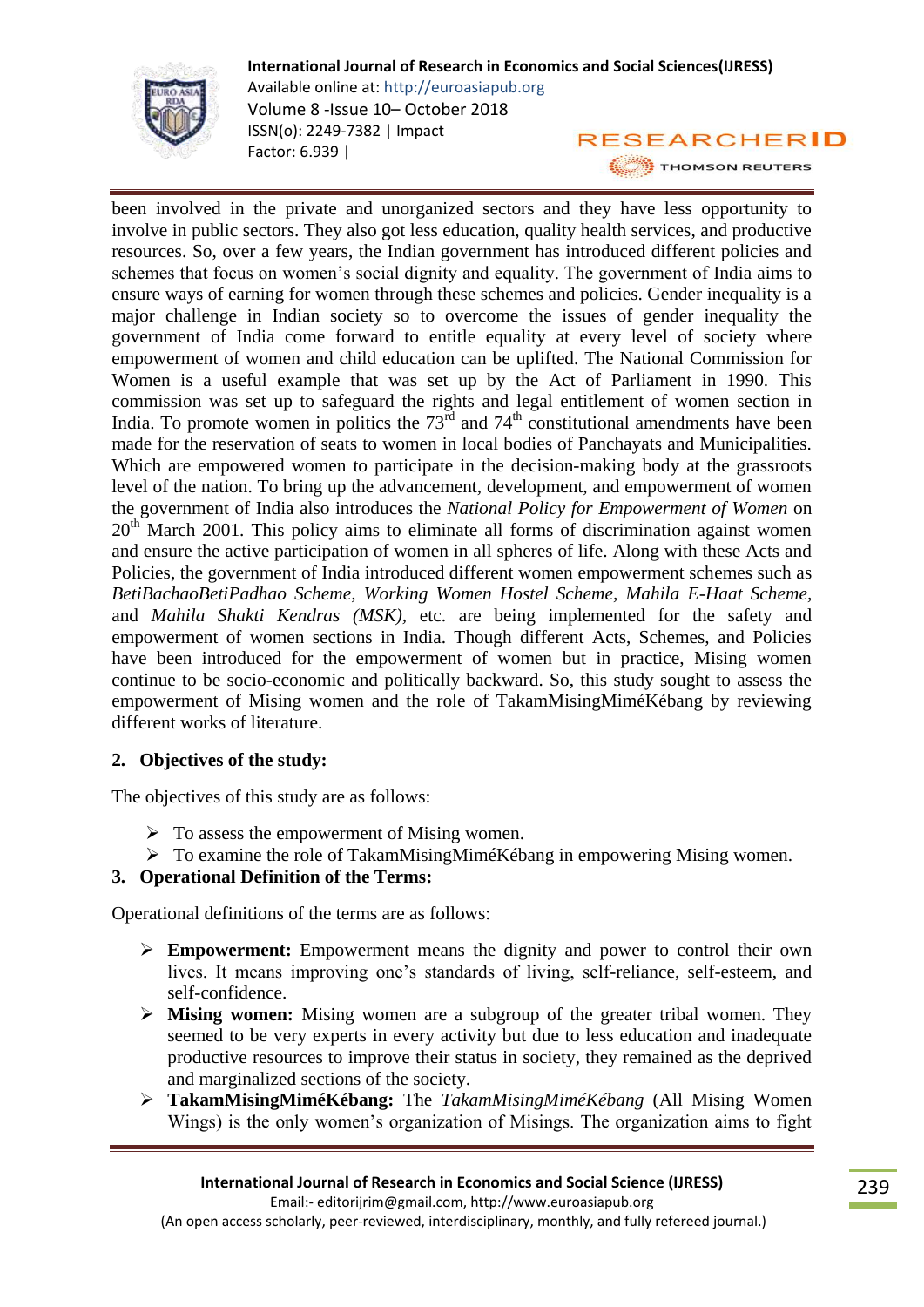

against all forms of discrimination against women and to remove all forms of social or domestic violence against women as well as all social taboos, superstitions, and unscientific customs of the society.

### **4. Delimitation of the Study:**

 This study is delimited into the issues of empowerment of Mising women. How the *TakamMisingMiméKébang* is organizationally and ideologically empowered to ensure the empowerment of Mising women in their society. The prime concern is given only these areas.

#### **5. Methodology:**

 This study employs the descriptive method to find out the fact with the help of secondary sources. This method is used to discuss independently for the sake of clarity of the objective of the proposed study.

### **6. Discussion and Analyze of the study:**

 The role of women in tribal society is significant and crucial in comparison to other human groups. The social status of a person depends on the level of income, education, productivity, and employment. Hence, women's position in society is also dependent on all these issues, and social justice matters on the position of women in society as a whole. The women section constitutes half of the population so most importantly their status highly matters in ensuring social justice. The Mising tribe is the second largest tribal community in Assam. The Mising are known to be of Mongolian descent, and some historians consider them to be parts of the Burmese family of Tibet because of their similarity to the Burmese linguistic group in Tibet. At present, the Misings are available in different districts of Assam such as Dhemaji, Lakhimpur, Majuli, Dibrugarh, Golaghat, Jorhat, Sivsagar, Darang, Tezpur, and East Chiang District of Arunachal Pradesh. In Mising society, women are more important than in other social groups because they can work hard and they involve in every household chore to the social activities of the society. The Mising women participate actively in all agronomic activities including plowing, digging, sowing, transplanting, weeding, harvesting, threshing, winnowing, and storing food grains. Along with all these activities, Mising women are also experts in waving and it seems beneficial for boosting the economic base of their family. The role of Mising women is omnipresent in operating the different functions of Misings. Without the presence of Mising women cultural and socio-economic activities of the Mising society are incomplete. In the cultural programme like *Ali Aye: Ligang* (most popular agronomic festival of Misings) and *Po:rag* (another most popular festival of Misings), Mising women play a determinant role in observing the programme with exultation and zeal. Right from the preparation of *Épob* (starter cakes) to producing Apong (very essential and locally prepared rice beer) and welcoming all guests to the programme to showing *Gumrag* (most popular traditional dance) and signing *OiNi:tom* (most popular romantic songs), Mising women play a very pro-active role. So women are also considered as the cornerstone of the cultural and social tradition of Misings. Although Mising women are involving every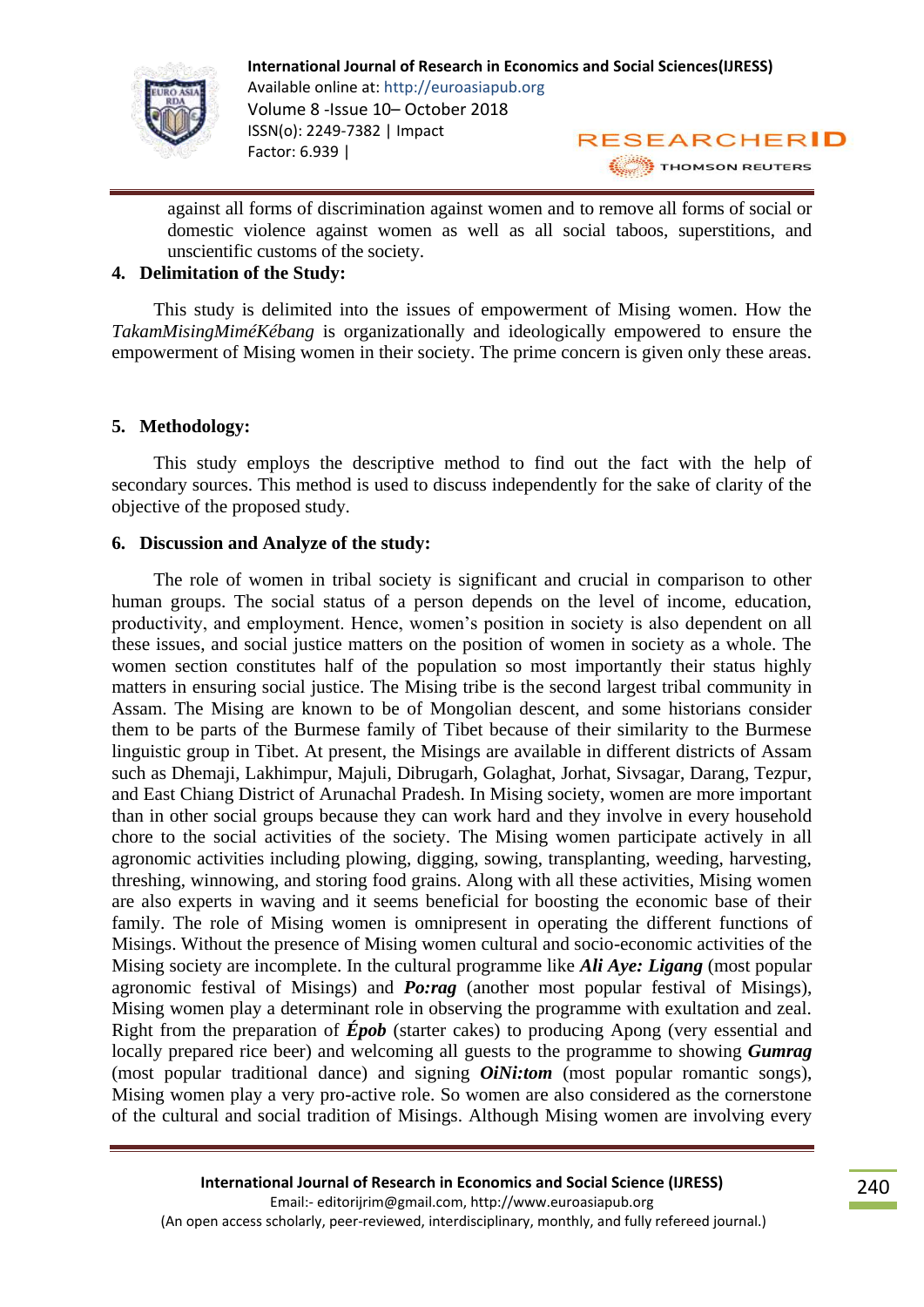

activity of the family but they are marginalized in the decision-making process of the family and society as a whole. Along with this issue, Mising women also face problems in achieving a sustainable livelihood due to climate change and environmental degradation as well as interference of outsiders. The national students union of Misings as well as the different socio-political groups and wings of the society organize several awareness programmes and orientation programmes for the empowerment of Mising women so that Mising women can improve their socio-economic and political conditions and status in society.

 The status of women in Mising society is reflected in the oral histories like the prevalent folktales of Misings. These folktales, novels, poems, lullabies, etc. are the fertile records that can depict the nature of society. The folklore of *YakaMirém* is about a tale of a girl who flees from the Burmese invaders. *'Yaka'* was a Mising young girl and she was detained by the Burmese soldiers. She strategically fee from the detention camp of the Burmese soldiers. While she ran away from the detention camp of the Burmese soldiers she brought a box of diamonds and silver from the storeroom of the Burmese soldiers. And later on, she got engaged to a young person from their village and after they married, they became the richest family in the Mising community of that time. It has been seen that from the very past Mising women were symbolized as a source of courage and brave to fight against outsiders and society has not questioned the so-called purity issue of women. The tale signifies the courage of the girl who not only flees from the brutal Burmese invaders but also brings with her precious gems and gets married later. Here too, the girl getting married after she was held captive by the patriarch of another country signifies that the Mising society does not follow the rigid constructs of chastity/purity.

 Right from the traditional folktales and social system Mising women are reflected as hard workers and experts in every activity of the family and society as a whole. But, in practice, women have been dominated and subjugated by their traditional norms and values of society. Usually, all decisions of the family or society are maintained by the concern of a male person. It is also the fact that most of the time female children of the family or society are being neglected from providing quality educational facilities. Most of the time they consider that educating female children of the family is of no value to their family because the female children of the family will no longer stay in their home after marriage. So, instead of providing formal education, they used to provide skills regarding how to operate domestic tasks in their day-to-day life.

 To cope with these issues and empower women in Mising society many educated elite women have been associated with themselves and started to fight against all the prevailing social taboos and evils that restricted Mising women folk from practicing their rights freely. Their movement was influenced by different liberal ideologies and factors which inspired them to raise women's questions in their society. Since ancient times, Mising women were treated as the second option of the family, and female children of the family had given less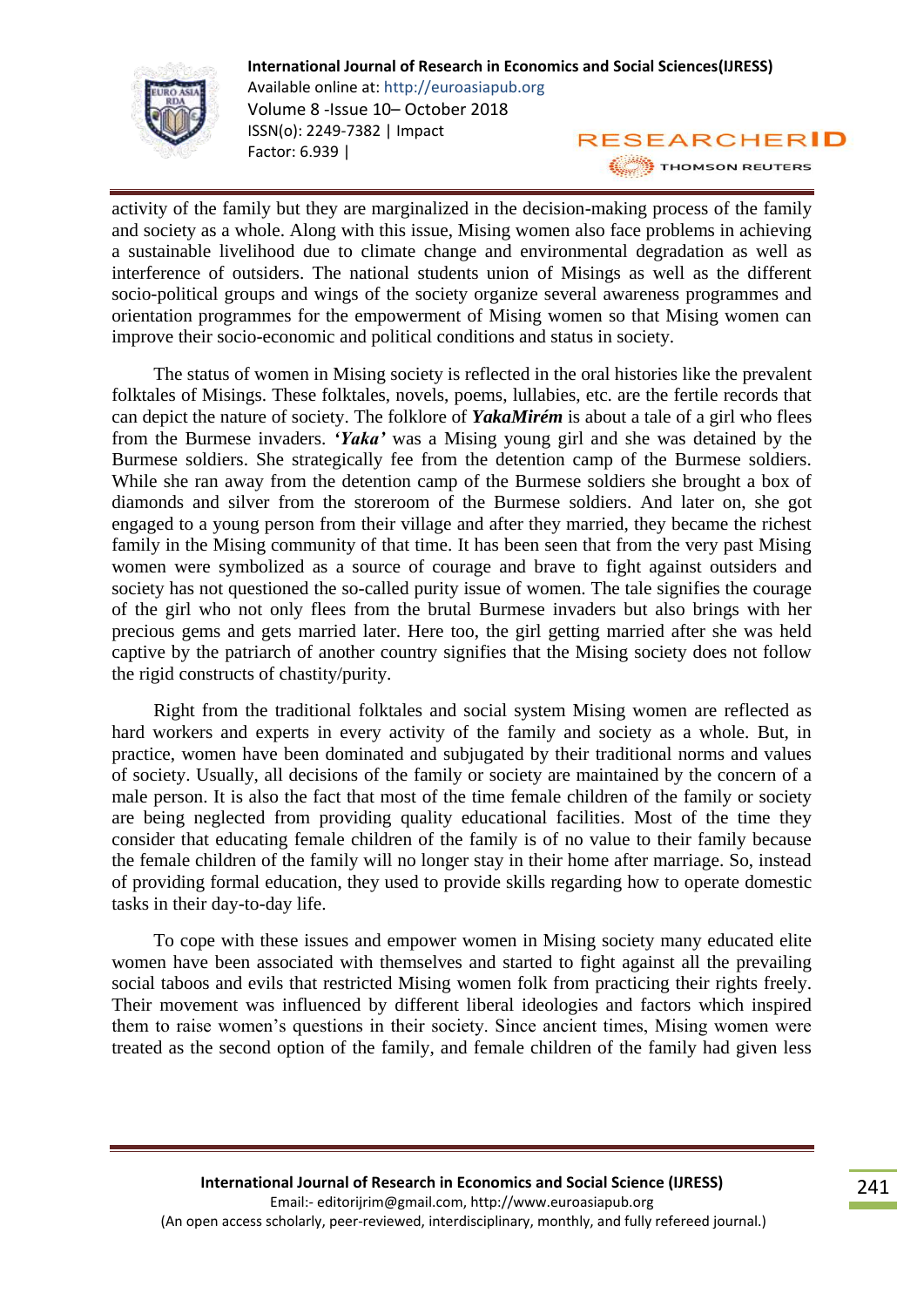

**.** 

**International Journal of Research in Economics and Social Sciences(IJRESS)** Available online at: http://euroasiapub.org Volume 8 -Issue 10– October 2018 ISSN(o): 2249-7382 | Impact **RESEARCHERID** Factor: 6.939 | THOMSON REUTERS

care than male children.<sup>1</sup> Thus, a few prominent Mising intellectuals gripped a very significant role in the upliftment of the Mising society to a large extent by improving the status of women as well. At this juncture, prominent leaders like *MuhiMili, BimolaKantaDoley, Tarun Chandra Pamegam, MalchandraPegu, NameswarPegu,* etc. were highly remarkable. They tried their best to bring all the issues to the attention of the people of the Mising community. They thought that the advancement of a nation is dependent on the collective work and the active or vibrant role of socio-cultural and political organizations of the society. It is a fact that the different communities of the world form their own socio-economic and political organization for ensuring a solution to their specific problems. Like the same Misings also formed different socio-economic and politico-cultural organizations for representing the ethnic problems that emerged from socio-economic, politico-cultural so, and so forth. At the very beginning, the Misings formed their first sociopolitical organisation*'MisingBa:né Kébang'* (*The National Convention*) under the banner of *All Assam MiriSanmilan' (AAMS)* in 1924 at Gejera, Majuli.<sup>2</sup> It was the oldest and great convention of the Mising community which was established under the presidentship of Satradhikar, GarmurSatra, Lt. PitamberDevGoswami.

For the very first time, *TakamMisingPorin Kébang(TMPK)* raised the voice for a separate woman's organization to represent the women's questions of Mising society. It has been observed that although women were getting chances to participate in the *TMPK* platform, basically the very problems and issues of the women were different from the mainstream problems addressed by the *TMPK*. So, to solve and discuss publicly the problems of women at the organizational level it was necessary to form a separate women's organization in Misings. This was the reason the leaders namely ProhladSah, ParamanandaChayengiya, BanikantDoley, JuktanathDoley, PurushuttamDoley, Dr. RonujPegu, etc, thought for the creation of a separate women's organization and many enthusiastic women and educated women leaders also came forward to the same ground. As such promising women leaders were ProvatiPegu (Doley), AjudhyaDoley (Pegu), NanditaPegu (Chayengiya), UsaraniKumbang, DayantiKutum, Lt. DebilotaDoley, etc. have also cooperated in the initial activities that were taken by TMPK to create a separate organization for women.<sup>3</sup> They expected that this women's organization will play the role of a supplementary women's wings particularly in the self-reliant movement of the Mising community as well as integrate all women's questions of the society. To create a separate women's organization they gave a proposal to form a *Convening Body*. The convening body was composed of eight members namely *UsaraniKumbang, AjudhyaDoley,* 

<sup>&</sup>lt;sup>1</sup>Saikia, Kr, Achintya and HorenGoowalla. A Study on the Socio-Economic Condition of Women of Mising Community in Assam: An Overview. *J. Arts Soc. Sci.* DOI: http://dx.doi.org/10.20936/JASS/160102

<sup>2</sup> Kaman, Nabin. 2014. *Dakor*. Bhabani Offset & Imaging system Pvt. Ltd. Lachit Lane, Rjaghar Road, Guwahati-781007, Assam <sup>3</sup> The proposal of TMMK Central Convention.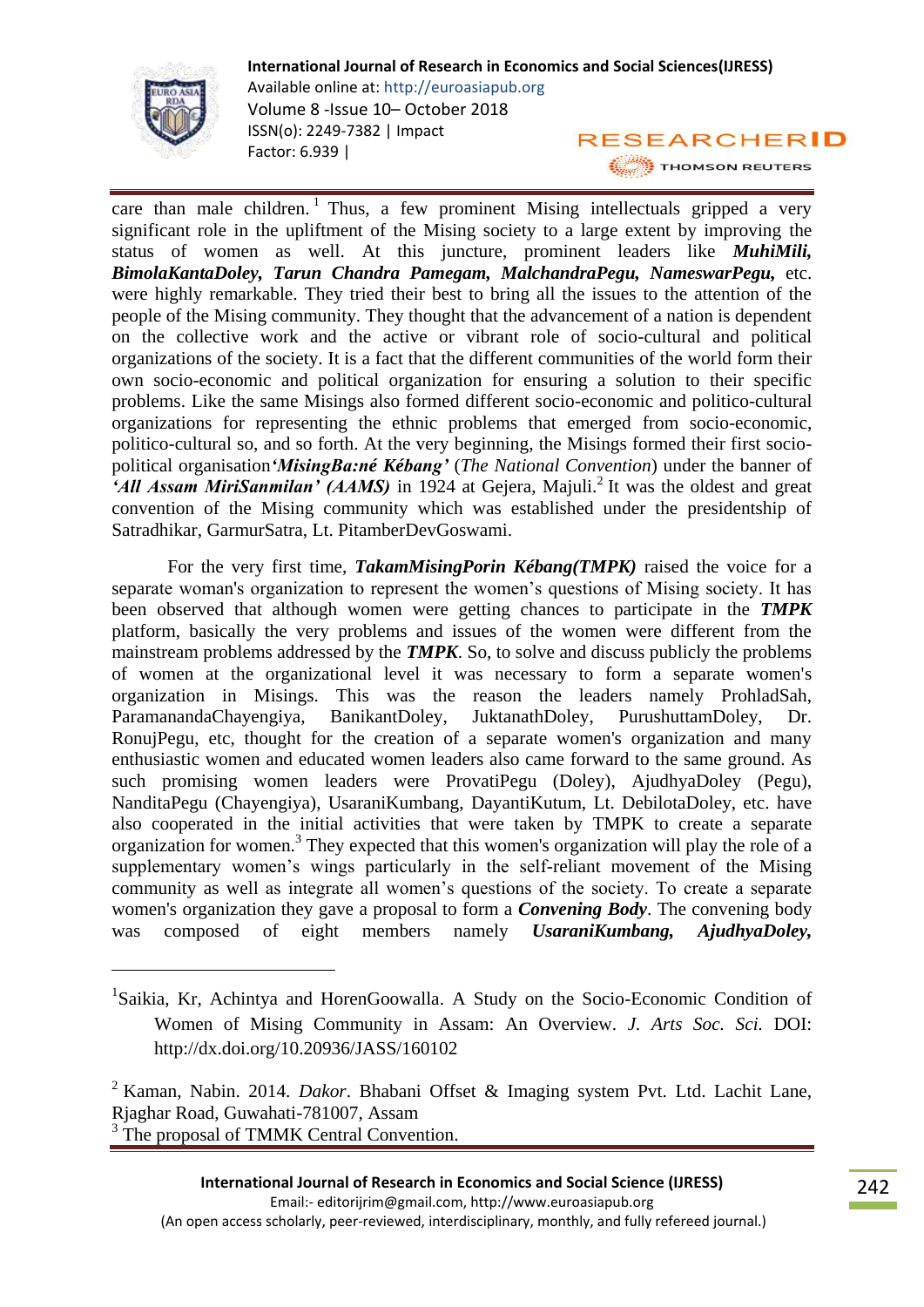

*DamayantiKutum, RinaPatir, RadhikaPatir, PremolataPatir, Lt. DevilotaDoley, and TonujaDoley*. This Convening Body organized a *National Convention of Mising* community on 2nd and 3rd September 1989 at *Jiyadhol Higher Secondary School*. 4 In that convention different issues of Mising society like the causes of the lower status of Mising women in their society, the socio-economic role of Mising women in their society, and the relevance of a separate Mising women organization, etc. were discussed very dynamic and constructive ways. After the constructive discussion and getting innumerable support and public opinions, they proposed to organize the first-ever *National Convention* of *Mising Women* on the 9<sup>th</sup>,  $10<sup>th</sup>$ , and  $11<sup>th</sup>$  January 1990 at Gogamukh Higher Secondary School. On the  $2<sup>nd</sup>$  day of the convention i.e.  $10^{th}$  January 1990, a unanimous resolution was passed to create a separate women's organization which was entitled as *'TakamMisingMimé Kébang'* (All Mising Women Wings).<sup>5</sup> Thus, 10<sup>th</sup> January is observed as the Founding Day of *TakamMisingMimé Kébang*, *TMMK*. On the same day, they formed a full pledge Central Committee of TakamMisingMimé Kébang by taking unanimous resolutions of both present and voting members of the representatives of various districts of Assam. The members of the full pledge committee are mentioned (as written in the proceeding book) as below;

On that day the first Central Committee of *TMMK* was formed for the session of 1990-92 and *Mrs. PravabatiDoley* and *Mrs. NanditaPegu* were elected as the President and Working President of TMMK respectively. *Mrs. UsharaniKumbang* was elected as the General Secretary of TMMK and *Mrs. LeenaPegu* and *Mrs. SwarnalataPegu* were elected to be the Vice President. There were also four joint secretaries, seven organizing secretaries, one cultural secretary, a sports secretary, a magazine secretary, and almost two members were elected from each district of Assam.

The *TakamMisingMimé Kébang (TMMK)* has been also inherently involved in the self-reliant movement of the Mising community. The *TMMK*, *TMPK,* and *MisingMimag Kébang (MMK)* had demanded collectively for the *Mising Autonomous Council (MAC)* for safeguarding the Mising identity and for the all-around as such economic, social, political, and educational development of the Mising society. <sup>6</sup> *TMMK* also carried forward the movement by consolidating the Mising women along with addressing the women-related issues. Because of this, *TMMK* approached the government of India and Assam for the fulfillment of their demands such as:

1. Establishment of a weaving industry in the Mising dominated areas for the development of entrepreneurial potentialities of Mising women enhancing selfreliance and productivity.

 4 The proceeding book of TMMK.

<sup>5</sup> Ibid.

<sup>6</sup>Chayengiya, Paramananda. *TMPK, ItisasaruPorikroma*. Li:sang, mouthpiece of TMPK, Amarpur Session, Sodiya.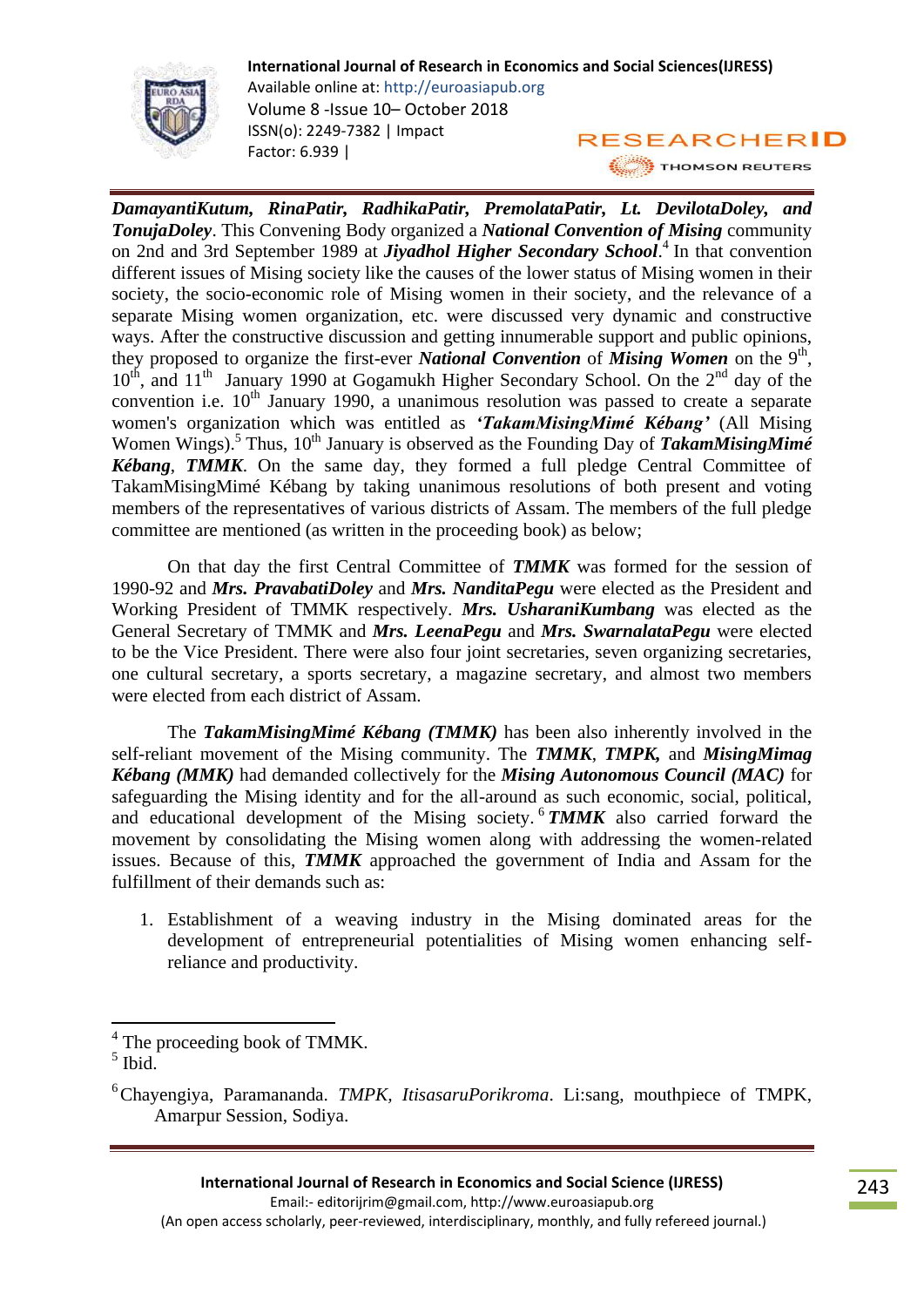

- 2. Establishment of Government-run Schools and demand for provincialisation of the other schools situated in the Mising populated area for spreading affordable education facilities to their children.
- 3. To provide reservations in Schools, Jobs, and Politics for the Mising women.
- 4. To establish a primary health center in each region of Mising populated areas for the interest of health and hygiene.
- 5. To establish small industries in Mising populated areas to guarantee employment of Mising women.
- 6. To provide necessary accommodation or hostel facilities ('Tribal Girls Hostel' for the tribal female students) for Mising women studying outside the state.
- 7. To take necessary actions and the strict penalty for restricting uncultured activities like rape, kidnapping, torment, and massacre.
- 8. To establish a trade center and museum for selling handicrafts Mising traditional attires and conservation of clothes prepared by the Mising weavers.
- 9. Demanded slots in All India Radio programmes for broadcasting Mising drama, seminars, and songs for the development and spread of Mising culture, language, and literature.

 Above all the TakamMisingMiméKébang is also concerned with the overall development right from the development of mental, and physical to the development of education and economy of an individual as well as a group of individuals. Since 2005 TMMK published a magazine namely *'Muksiri'* for the sake of the development of literacy and intelligence of individuals. The leaders of TMMK formed the*'GejigGero'NGO*for the sake of empowering women sections of the Misings in 2012 and along with this *NGO* they also introduced a child club called *'SísangOtsur'* for the smooth growth of mental and physic of children.

# 7. **CONCLUSION:**

 From the discussion, it has been found that the drive initiated by the TakamMisingMiméKébang for the empowerment of Mising women seemed to be significant gaps between programmes advancements and actual empowerment of Mising women. As the background of society and level of the workforce of Mising is different from the non-tribal women so the government has to formulate separate empowerment policies for the Scheduled tribe women so that Mising women can also get privilege from that policies and schemes. More strategic awareness should be generated to make aware of the rights and responsibilities of Mising women so that they can possess equal status at every level of the state. Along with making awareness about the rights and duties of women they should be inspired for quality education so that they can raise their voices against all forms of discrimination. Because education is the key to empowerment so driving for quality education should be a prime concern to the empowerment of women as well as to the Mising society.